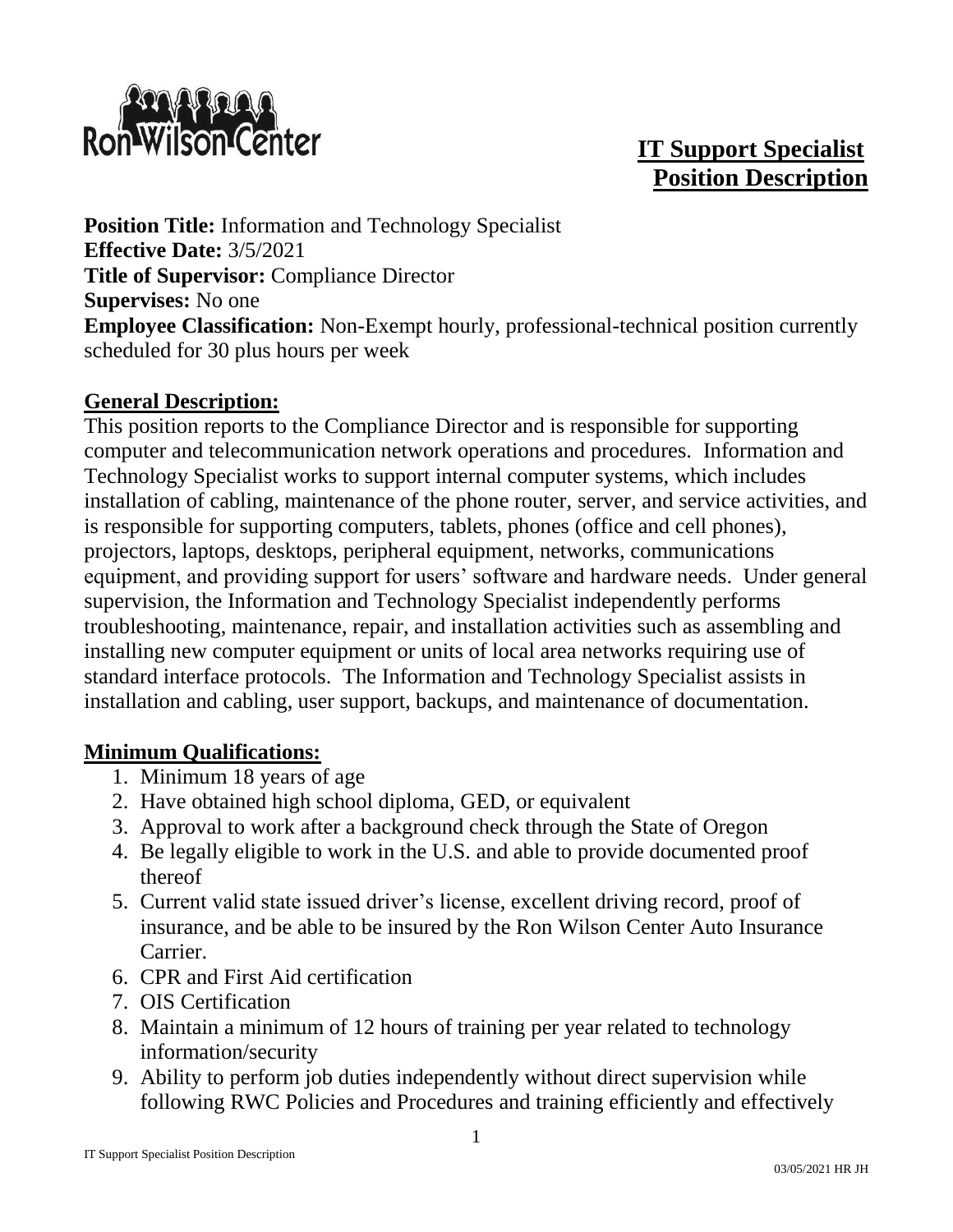- 10.Flexible hours of availability
- 11.Capable of responding to and handling emergencies
- 12.Excellent communication skills
- 13.Positive and professional team player
- 14.Requires special technical knowledge of the techniques and procedures of software and network support for multiple users
- 15.Must understand installation, configuration, and troubleshooting processes for software, hardware, networking, and accessory equipment
- 16.Requires experience with administration of Windows server, Windows PC's, and Network administration
- 17.Requires sufficient analytical skills to assess problems or unusual situations and develop solutions and able to document jobs performed
- 18.Must be able to install, configure, troubleshoot, and maintain all of the software applications and peripheral equipment used at RWC
- 19.Must have strong communication, training, and customer service skills and be able to communicate technical information to non-technical users and adapt to change

### **Physical Requirements:**

- 1. Ability to lift up to 50 lbs.
- 2. Ability to safely perform OIS Protective Physical Interventions
- 3. Ability to perform First Aid and CPR
- 4. Ability to evacuate without assistance in the event of an emergency
- 5. Good hand-eye coordination, arm, hand, and finger dexterity, including the ability to grasp, and visual acuity to use a keyboard, operate equipment, and read technical information
- 6. Ability to apply SIMplicity training when necessary

# **Preferred Qualifications:**

- 1. A minimum of an AA/AS degree in a computer related field with preference given to a BA/BS in computer science or a related discipline
- 2. 2 years of experience relevant to the position
- 3. Experience in the general supervision, care and support of ID/DD individuals in community residential and supported living programs is a plus
- 4. A working understanding of mental health department operations, goals, and objectives relating to computer and communications services
- 5. A knowledge of how to assemble and disassemble personal computer components including cabling

# **Position Functions and Responsibilities:**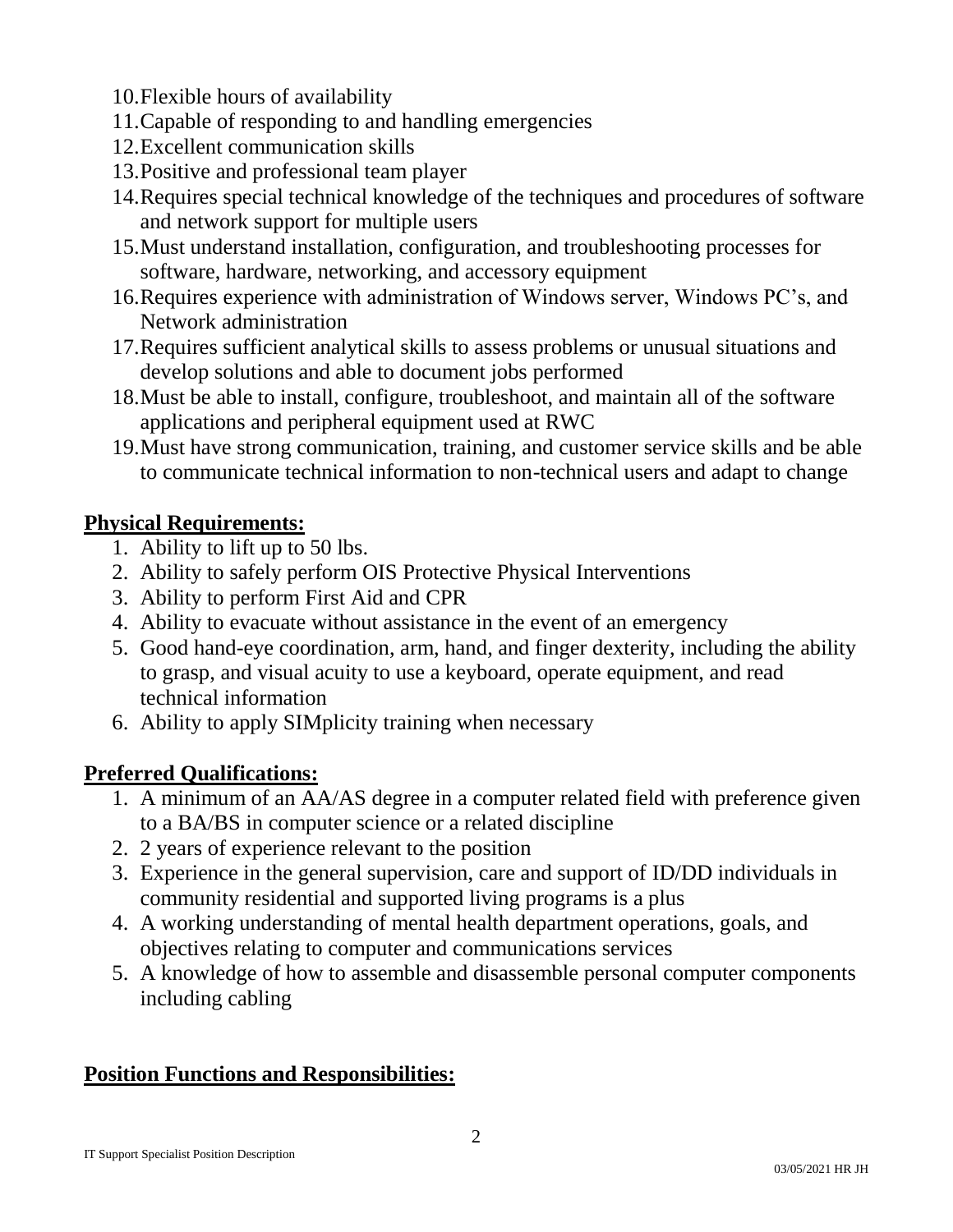- 1. Installs, configures, maintains, repairs, and troubleshoots a wide range of software used throughout RWC operations. Perform testing activities on various computer equipment, peripherals, data communication, and computer network systems.
- 2. Responds to software and hardware problem requests for service and determines the nature and extent of support needed. Investigates error messages and determines resolution.
- 3. Network support which includes installing networked application software, granting access to users, creating user groups, managing shared resources, installing peripherals, configuring security, including setting up batch files and making specific files read only
- 4. May contact software vendors to obtain specifications, pricing, and other purchase related information needed to guide in the selection of software
- 5. Train users in startup, basic and advanced use of software programs. May provide group training on request
- 6. Develops job aids for tasks performed in software applications.
- 7. Maintains up-to-date job specific knowledge including administration of Windows PCs and Server, Chromebooks, Ubiquiti network equipment, and software used by RWC
- 8. Meets with and advises management and other staff in the design, implementation, and configuration of networked lab and workgroup software. Advises supervisor in setting and updating standards for microcomputer software. Assists in evaluation and testing of microcomputer software and in planning for future needs
- 9. May provide supervision, training, and technical guidance. May assess and report on staff progress to management
- 10.Assemble, install, configure, and test computer equipment or units of local area networks requiring use of standard interface protocols
- 11.Set up, program and maintain office phone systems and/or cell phones
- 12.Consult and assist manufacturer's representatives in the installation of new computer equipment; exercise total responsibility for routine installation or modification projects; assist in repairing, installing, and testing complex pieces of equipment or local area networks. Submit equipment repair warranties.
- 13.Complete work orders such as installing equipment, connecting and moving devices, resetting passwords, troubleshooting and resolving issues, etc.
- 14.Provide support and training to new users and solve miscellaneous problems, and troubleshoot problems
- 15.Provide support to users relating to both hardware and software problems on their computers
- 16.Perform preventative maintenance for computer, data communications, and/or peripheral equipment; test and adjust to appropriate standards
- 17.Maintain computer network documentation and update computer maintenance manuals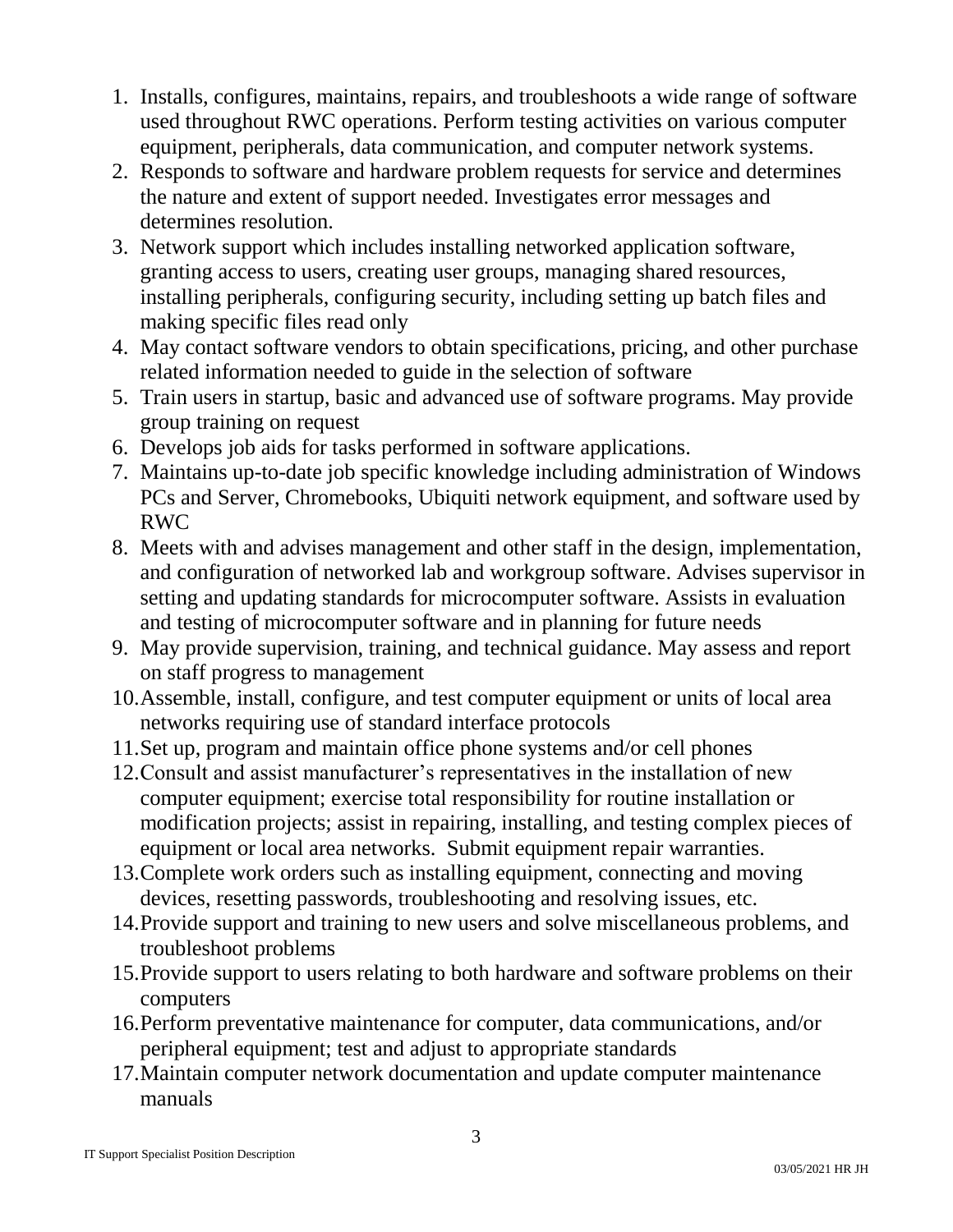- 18.Perform/monitor software updates and routine upgrades, etc. and overall maintenance
- 19.Update and maintain RWC website
- 20.Therap administrative duties
- 21.May help create agency training videos and other materials to support the agency
- 22.Regular and satisfactory attendance and punctuality
- 23.Perform related duties as assigned
- 24.Form development as assigned

### **Skills:**

- 1. Strong experience with installation, configuration and test hardware and software within Windows 10.
- 2. The ability to install, operate, troubleshoot, and maintain TCP/IP LANs and networked devices such as:
	- IPsec and SSL VPNs
	- Direct Access
	- . DHCP
	- . DNS
	- Ubiquiti Unifi Firewall Devices
- 3. Experience with Windows Server 2012 and 2016 and being able to implement setup and manage a domain server which includes:
	- GPO
	- Print Server
	- **Direct Access**
	- . VPN
	- Backup and Recovery
	- Create, update, and manage user accounts
	- Create, update, and manage folders
- 4. Troubleshoot Microsoft Office (the ability to code in VBA preferred)
- 5. Good understanding of security principles and practices
- 6. Consults with multiple vendors
- 7. Design, manage, and update webpage
- 8. Manage and update G Suite for Non-Profits

#### **Interpersonal Contacts:**

Frequent contact with RWC Management and Office personnel, DSPs, consultants, clients, county personnel, and other provider and agency representatives.

# **Conditions:**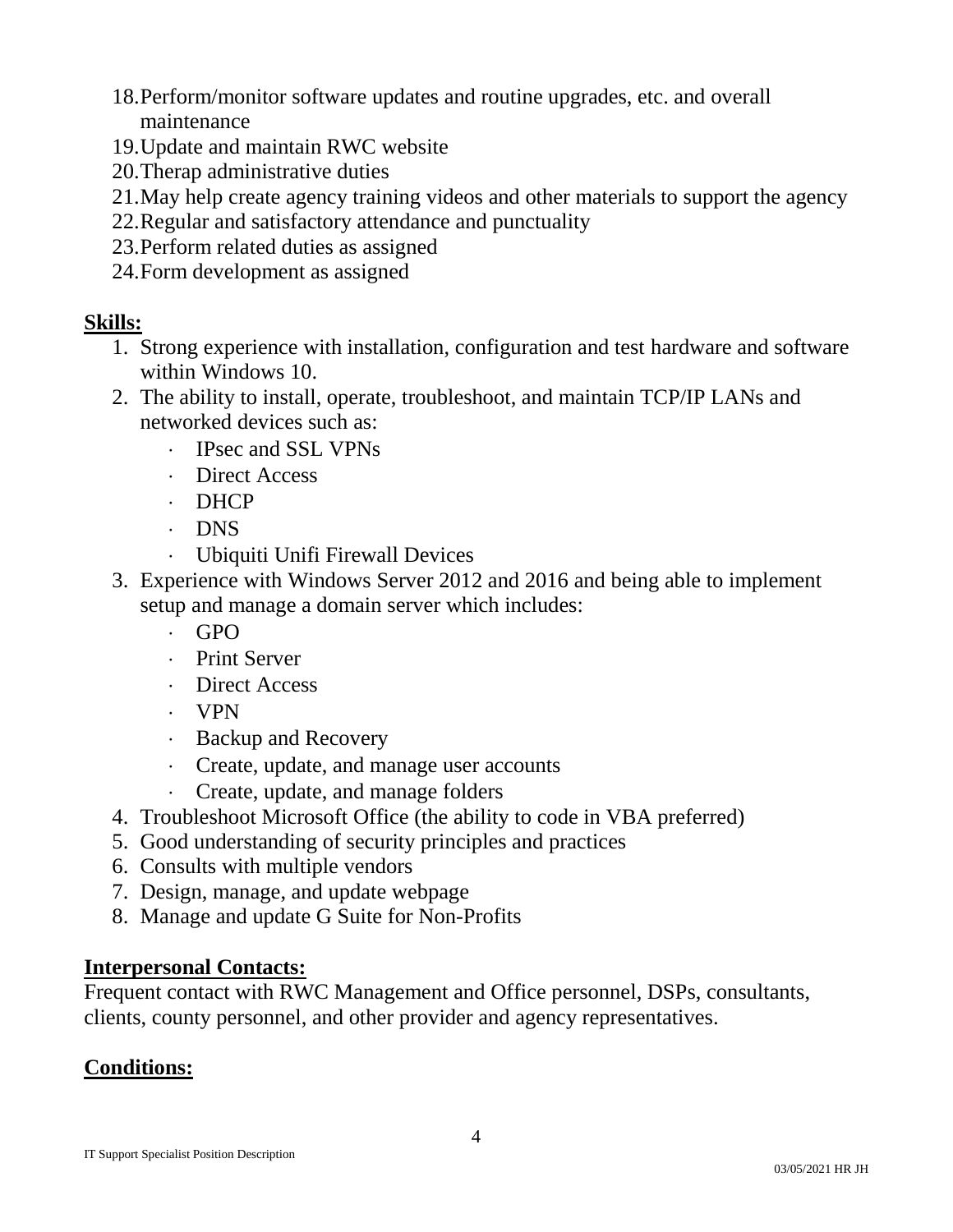This position requires some flexibility in the working schedule to meet program needs. The work schedule may occasionally include days or swing; weekdays or weekends as dictated by the location and client needs. This position may have many interruptions.

These are the physical conditions:

(Occasionally is defined as  $0-1/3$  of an 8-hour day; Frequently is defined as  $1/3 - 2/3$  of an 8-hour day; Continuously is defined as  $2/3 - 3/3$  of an 8-hour day)

Standing – Frequently while moving to one area to another area, during job performance and while going to and from work or meetings.

Sitting – Continuously while working on necessary paperwork, in meetings, computer work and traveling to various locations.

Walking – Frequently to move from location to location or while training.

Lifting and/or Carrying – Occasionally while carrying written materials, computer items, or supplies or moving from one location to another, (up to 10-50 pounds).

Pushing/Pulling – Occasionally while moving equipment, supplies, computers, and other facets of the job.

Stooping/Bending/Crouching/Kneeling – Occasionally while getting files, training books or materials; picking up supplies; using electrical outlets; getting in or out of vehicles and other facets of the job.

Reaching/Twisting – Occasionally while retrieving equipment, supplies, paperwork, handling out materials and other facets of the job. Handling/Touching/Feeling – Continuously while completing paperwork, and other training facets of the job.

Throwing – None

Talking/Hearing – Continuously in the performance of all facets of the job.

Seeing – Continuously in the performance of all facets of the job.